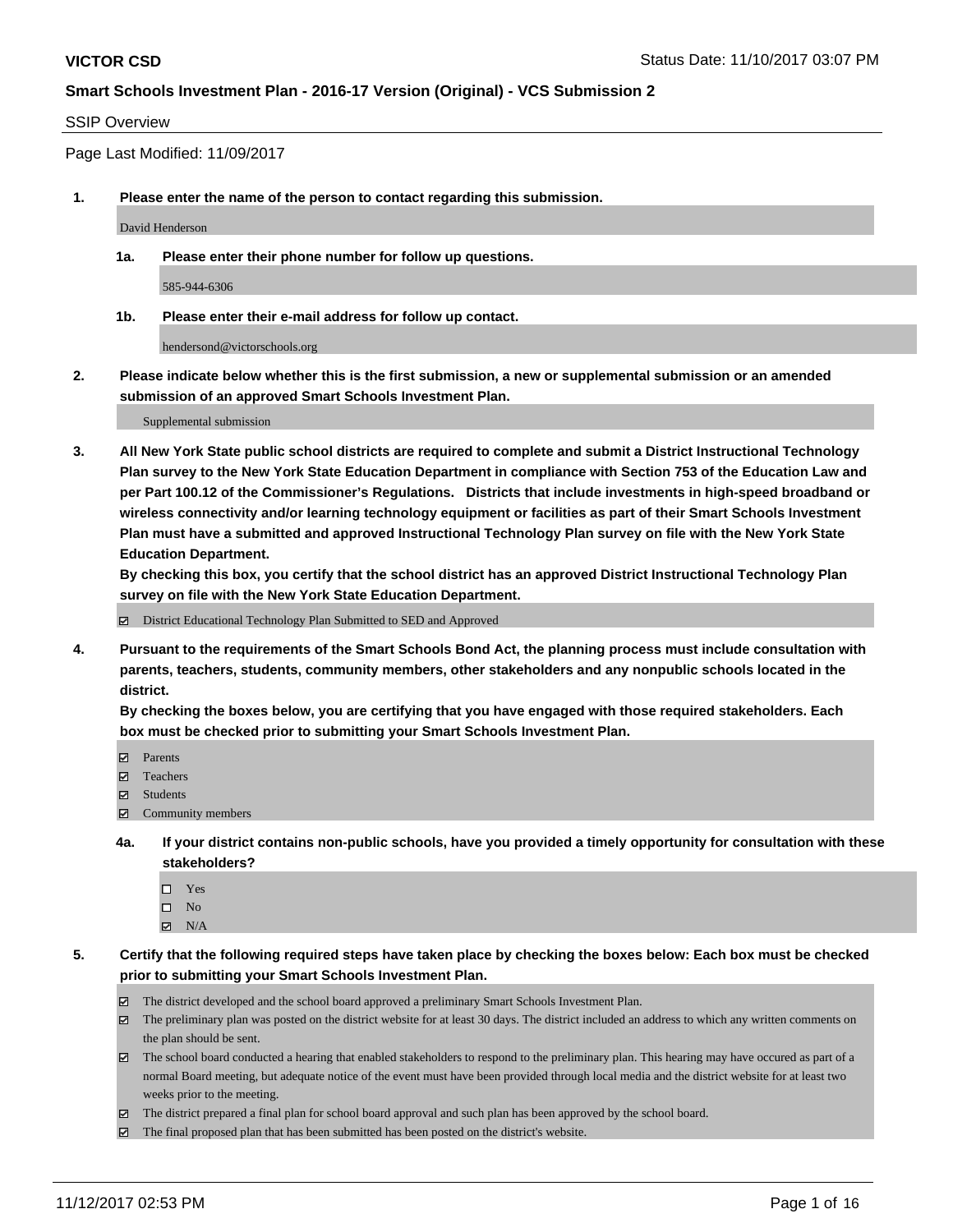SSIP Overview

Page Last Modified: 11/09/2017

**5a. Please upload the proposed Smart Schools Investment Plan (SSIP) that was posted on the district's website, along with any supporting materials. Note that this should be different than your recently submitted Educational Technology Survey. The Final SSIP, as approved by the School Board, should also be posted on the website and remain there during the course of the projects contained therein.**

Smart Schools Investment Plan.pdf

**5b. Enter the webpage address where the final Smart Schools Investment Plan is posted. The Plan should remain posted for the life of the included projects.**

http://www.victorschools.org/files/filesystem/smart%20schools%20investment%20plan.pdf

**6. Please enter an estimate of the total number of students and staff that will benefit from this Smart Schools Investment Plan based on the cumulative projects submitted to date.**

5,000

**7. An LEA/School District may partner with one or more other LEA/School Districts to form a consortium to pool Smart Schools Bond Act funds for a project that meets all other Smart School Bond Act requirements. Each school district participating in the consortium will need to file an approved Smart Schools Investment Plan for the project and submit a signed Memorandum of Understanding that sets forth the details of the consortium including the roles of each respective district.**

 $\Box$  The district plans to participate in a consortium to partner with other school district(s) to implement a Smart Schools project.

**8. Please enter the name and 6-digit SED Code for each LEA/School District participating in the Consortium.**

| <b>Partner LEA/District</b> | <b>ISED BEDS Code</b> |
|-----------------------------|-----------------------|
| (No Response)               | (No Response)         |

**9. Please upload a signed Memorandum of Understanding with all of the participating Consortium partners.**

(No Response)

**10. Your district's Smart Schools Bond Act Allocation is:**

\$1,613,312

**11. Enter the budget sub-allocations by category that you are submitting for approval at this time. If you are not budgeting SSBA funds for a category, please enter 0 (zero.) If the value entered is \$0, you will not be required to complete that survey question.**

|                                              | Sub-        |
|----------------------------------------------|-------------|
|                                              | Allocations |
| <b>School Connectivity</b>                   | 212,568     |
| <b>Connectivity Projects for Communities</b> | 0           |
| Classroom Technology                         | 41,695      |
| Pre-Kindergarten Classrooms                  | 0           |
| Replace Transportable Classrooms             | 0           |
| <b>High-Tech Security Features</b>           | 0           |
| Totals:                                      | 254,263     |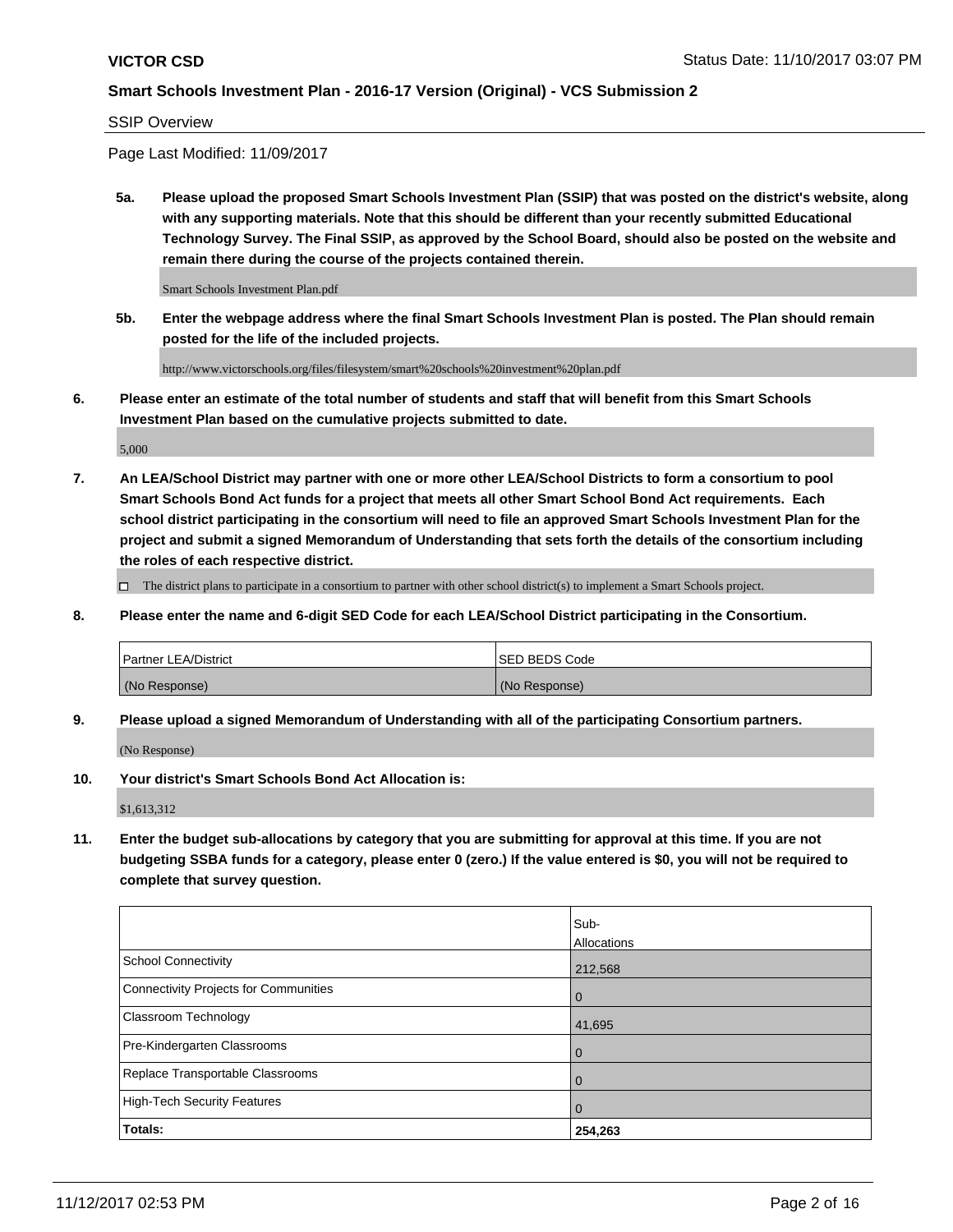## School Connectivity

Page Last Modified: 11/09/2017

- **1. In order for students and faculty to receive the maximum benefit from the technology made available under the Smart Schools Bond Act, their school buildings must possess sufficient connectivity infrastructure to ensure that devices can be used during the school day. Smart Schools Investment Plans must demonstrate that:**
	- **sufficient infrastructure that meets the Federal Communications Commission's 100 Mbps per 1,000 students standard currently exists in the buildings where new devices will be deployed, or**
	- **is a planned use of a portion of Smart Schools Bond Act funds, or**
	- **is under development through another funding source.**

**Smart Schools Bond Act funds used for technology infrastructure or classroom technology investments must increase the number of school buildings that meet or exceed the minimum speed standard of 100 Mbps per 1,000 students and staff within 12 months. This standard may be met on either a contracted 24/7 firm service or a "burstable" capability. If the standard is met under the burstable criteria, it must be:**

**1. Specifically codified in a service contract with a provider, and**

**2. Guaranteed to be available to all students and devices as needed, particularly during periods of high demand, such as computer-based testing (CBT) periods.**

**Please describe how your district already meets or is planning to meet this standard within 12 months of plan submission.**

Victor Schools has 4,450 students which translates to 445 Mbps internet connection. Our internet connection is currently 500 Mbps so we already meet this standard

- **1a. If a district believes that it will be impossible to meet this standard within 12 months, it may apply for a waiver of this requirement, as described on the Smart Schools website. The waiver must be filed and approved by SED prior to submitting this survey.**
	- By checking this box, you are certifying that the school district has an approved waiver of this requirement on file with the New York State Education Department.

#### **2. Connectivity Speed Calculator (Required)**

|                  | Number of<br>Students | Multiply by<br>100 Kbps | Divide by 1000 Current Speed<br>to Convert to<br>Required<br>Speed in Mb | l in Mb | Expected<br>Speed to be<br>Attained Within   Required<br>12 Months | Expected Date<br>When<br>Speed Will be<br>Met |
|------------------|-----------------------|-------------------------|--------------------------------------------------------------------------|---------|--------------------------------------------------------------------|-----------------------------------------------|
| Calculated Speed | 4.450                 | 445,000                 | 445                                                                      | 500     | (No<br>Response)                                                   | (No<br>Response)                              |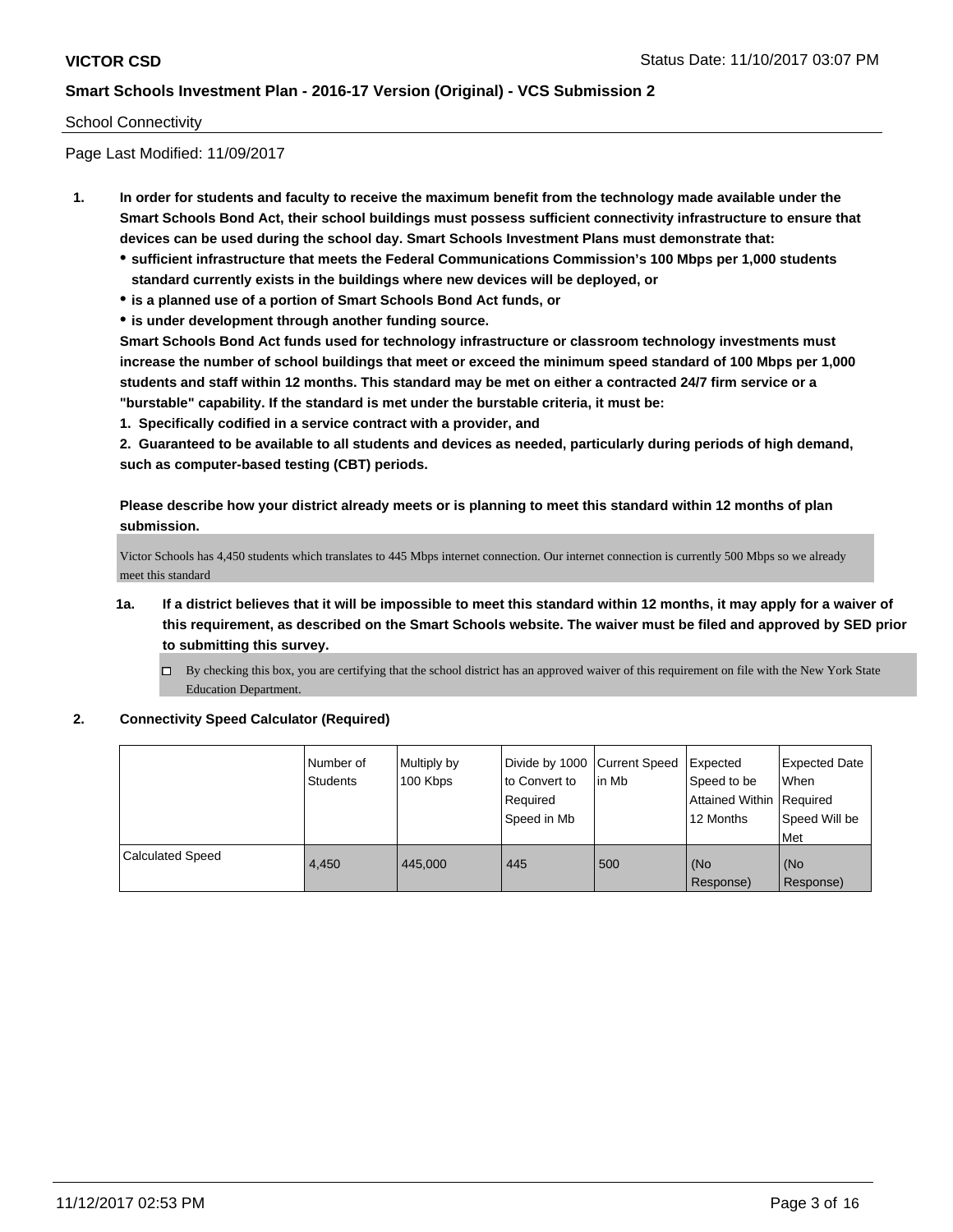### School Connectivity

## Page Last Modified: 11/09/2017

## **3. Describe how you intend to use Smart Schools Bond Act funds for high-speed broadband and/or wireless connectivity projects in school buildings.**

We plan on purchasing a total of 8 physical servers, 5 to be housed in our production data center and 3 in our disaster recovery site. There is adequate power, cooling, fire suppression, and security in both locations. There are three areas that new servers will have a direct impact on instruction:

- 1. Student files such as Word, Excel, Powerpoint, Photoshop, and Inventor are saved on a file server. The file server is 5 years old and is need of replacement in order to provide continued reliable file service to students
- 2. Connectivity off campus we have a large number of students while off campus access a desktop on campus using a technology called VMWare View. They need this access to use specialized software that they do not have on their home computer and to access files they have saved on our internal file server. The servers that run VMWare are 5 years old and are in need of replacement to continue to provide reliable external connectivity. We are a Project Lead the Way (PLTW) school. PLTW is a pre-engineering program that uses some high end design software. This software, namely Autodesk Inventor and Revit, cannot be run off campus since our current servers are 5 years old. New servers would allow the 300+ students who take these course to access these products off campus. This includes students with disabilities who quite often need additional time to complete assignments.
- 3. Our student information system is Schooltool. Students in our Junior/Senior High access Schooltool to see current grades and missing assignments. The server that runs Schooltool is 5 years old and is in need of replacement to continue to provide reliable service in the future.
- **4. Describe the linkage between the district's District Instructional Technology Plan and the proposed projects. (There should be a link between your response to this question and your response to Question 1 in Part E. Curriculum and Instruction "What are the district's plans to use digital connectivity and technology to improve teaching and learning?)**

The district's technology plan calls for a robust infrastructure as one part in meeting our instructional goals. This proposal calls for replacing our nearly 5 year old core switch which is shortly going end of life. This switch is the heart of our network and provides connectivity for every device on campus including servers, storage, desktops, laptops, Chromebooks and printers.

Our server infrastructure is also nearly 5 years old. It provides a number of key services on campus that are heavily used by teaching staff and students. This includes files servers where students store a great deal of their work, our student information system, and connectivity servers that allow students to use resources such as certain specialized software while off campus.

The district's technology plan also calls for improving teaching and learning by integrating classroom technology into instruction. To this end, this proposal calls for the purchase of wireless science probes to be used in High School science lab classes.

**5. If the district wishes to have students and staff access the Internet from wireless devices within the school building, or in close proximity to it, it must first ensure that it has a robust Wi-Fi network in place that has sufficient bandwidth to meet user demand.**

#### **Please describe how you have quantified this demand and how you plan to meet this demand.**

We installed a robust wifi network as part of our first Smartschools submission. The wifi network if fully operational across campus and working great.

**6. As indicated on Page 5 of the guidance, the Office of Facilities Planning will have to conduct a preliminary review of all capital projects, including connectivity projects.**

**Please indicate on a separate row each project number given to you by the Office of Facilities Planning.**

| <b>Project Number</b> |  |
|-----------------------|--|
| 43-17-01-06-7-999-BA1 |  |

**7. Certain high-tech security and connectivity infrastructure projects may be eligible for an expedited review process as determined by the Office of Facilities Planning.**

**Was your project deemed eligible for streamlined review?**

Yes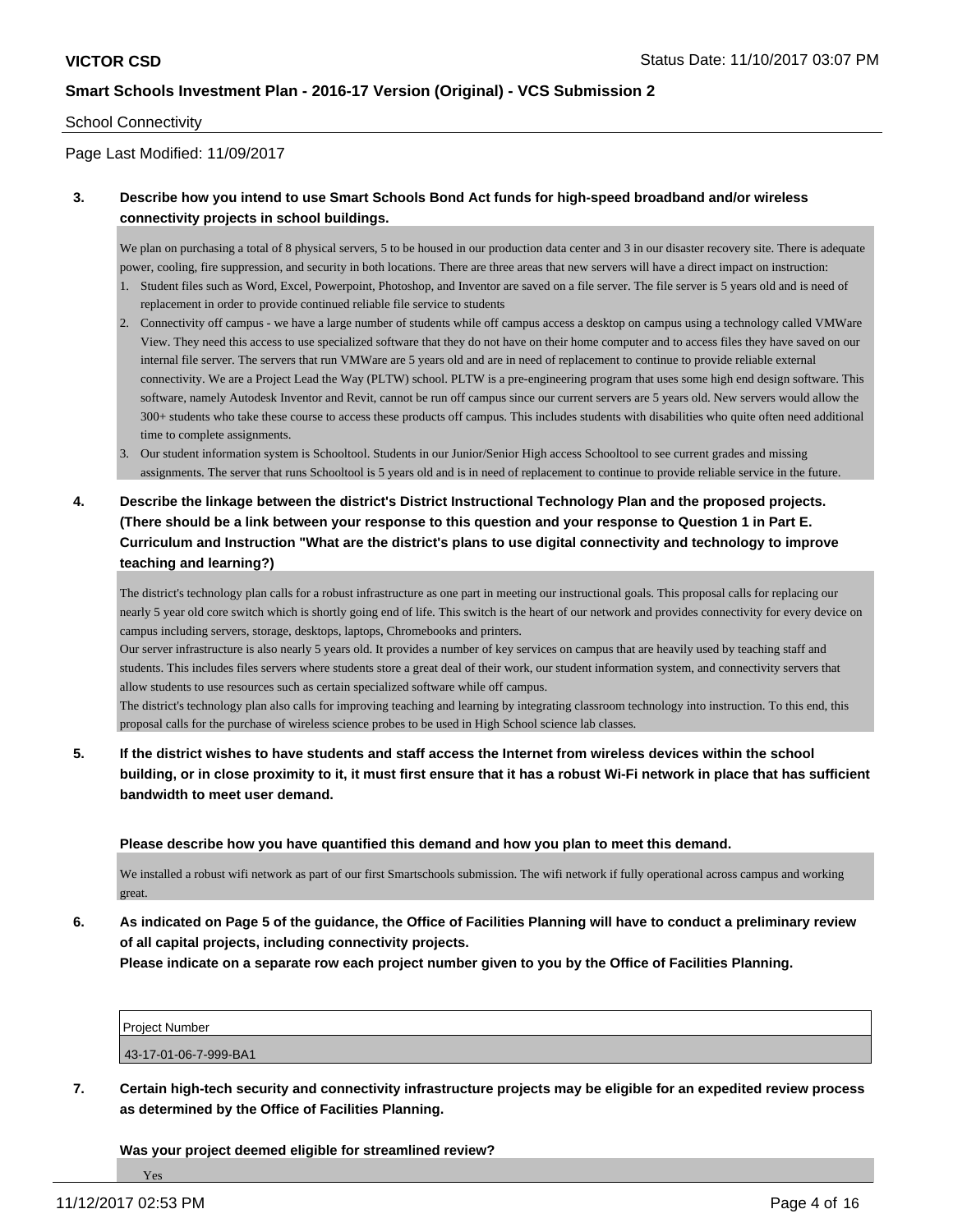#### School Connectivity

Page Last Modified: 11/09/2017

- **7a. Districts that choose the Streamlined Review Process will be required to certify that they have reviewed all installations with their licensed architect or engineer of record and provide that person's name and license number. The licensed professional must review the products and proposed method of installation prior to implementation and review the work during and after completion in order to affirm that the work was codecompliant, if requested.**
	- I certify that I have reviewed all installations with a licensed architect or engineer of record.
- **8. Include the name and license number of the architect or engineer of record.**

| Name           | License Number |
|----------------|----------------|
| W. Bruce Knapp | 72078          |

**9. If you are submitting an allocation for School Connectivity complete this table. Note that the calculated Total at the bottom of the table must equal the Total allocation for this category that you entered in the SSIP Overview overall budget.** 

|                                            | Sub-<br>Allocation |
|--------------------------------------------|--------------------|
| Network/Access Costs                       | 19,432             |
| <b>Outside Plant Costs</b>                 | (No Response)      |
| School Internal Connections and Components | 190,016            |
| <b>Professional Services</b>               | 3,120              |
| Testing                                    | (No Response)      |
| <b>Other Upfront Costs</b>                 | (No Response)      |
| <b>Other Costs</b>                         | (No Response)      |
| Totals:                                    | 212,568            |

**10. Please detail the type, quantity, per unit cost and total cost of the eligible items under each sub-category. This is especially important for any expenditures listed under the "Other" category. All expenditures must be eligible for tax-exempt financing to be reimbursed through the SSBA. Sufficient detail must be provided so that we can verify this is the case. If you have any questions, please contact us directly through smartschools@nysed.gov. NOTE: Wireless Access Points should be included in this category, not under Classroom Educational Technology, except those that will be loaned/purchased for nonpublic schools.**

| Select the allowable expenditure | Item to be purchased          | Quantity | Cost per Item | <b>Total Cost</b> |
|----------------------------------|-------------------------------|----------|---------------|-------------------|
| type.                            |                               |          |               |                   |
| Repeat to add another item under |                               |          |               |                   |
| each type.                       |                               |          |               |                   |
| Network/Access Costs             | Juniper core switches         |          | 9,716         | 19,432            |
| <b>Professional Services</b>     | Installation of core switches |          | 3,120         | 3,120             |
| <b>Connections/Components</b>    | Rack mount servers            | 8        | 23,752        | 190,016           |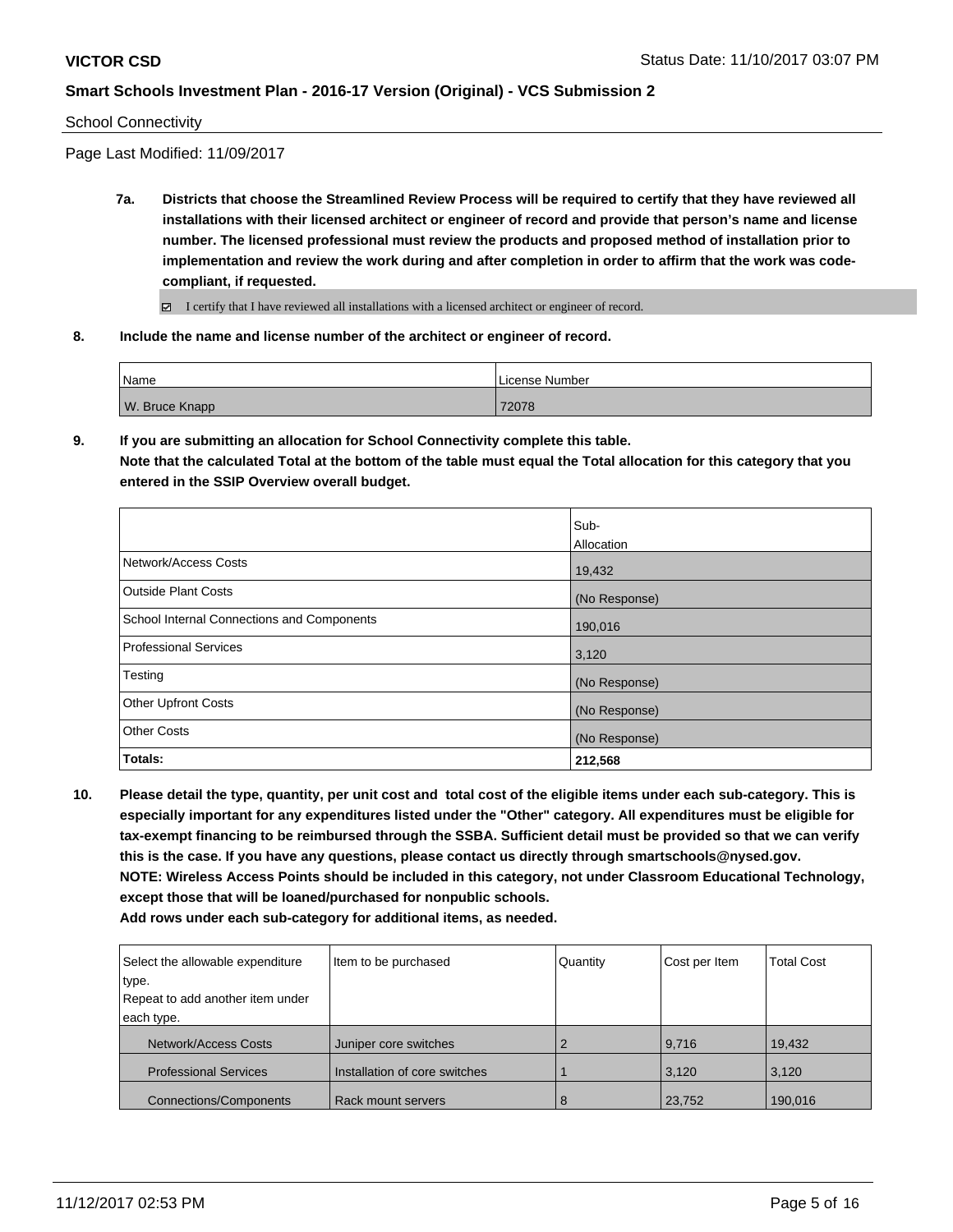Community Connectivity (Broadband and Wireless)

Page Last Modified: 11/09/2017

**1. Describe how you intend to use Smart Schools Bond Act funds for high-speed broadband and/or wireless connectivity projects in the community.**

(No Response)

**2. Please describe how the proposed project(s) will promote student achievement and increase student and/or staff access to the Internet in a manner that enhances student learning and/or instruction outside of the school day and/or school building.**

(No Response)

**3. Community connectivity projects must comply with all the necessary local building codes and regulations (building and related permits are not required prior to plan submission).**

 $\Box$  I certify that we will comply with all the necessary local building codes and regulations.

**4. Please describe the physical location of the proposed investment.**

(No Response)

**5. Please provide the initial list of partners participating in the Community Connectivity Broadband Project, along with their Federal Tax Identification (Employer Identification) number.**

| <b>Project Partners</b> | l Federal ID # |
|-------------------------|----------------|
| (No Response)           | (No Response)  |

**6. If you are submitting an allocation for Community Connectivity, complete this table. Note that the calculated Total at the bottom of the table must equal the Total allocation for this category that you entered in the SSIP Overview overall budget.**

|                                    | Sub-Allocation |
|------------------------------------|----------------|
| Network/Access Costs               | (No Response)  |
| <b>Outside Plant Costs</b>         | (No Response)  |
| <b>Tower Costs</b>                 | (No Response)  |
| <b>Customer Premises Equipment</b> | (No Response)  |
| <b>Professional Services</b>       | (No Response)  |
| Testing                            | (No Response)  |
| <b>Other Upfront Costs</b>         | (No Response)  |
| <b>Other Costs</b>                 | (No Response)  |
| Totals:                            | 0              |

**7. Please detail the type, quantity, per unit cost and total cost of the eligible items under each sub-category. This is especially important for any expenditures listed under the "Other" category. All expenditures must be capital-bond eligible to be reimbursed through the SSBA. If you have any questions, please contact us directly through smartschools@nysed.gov.**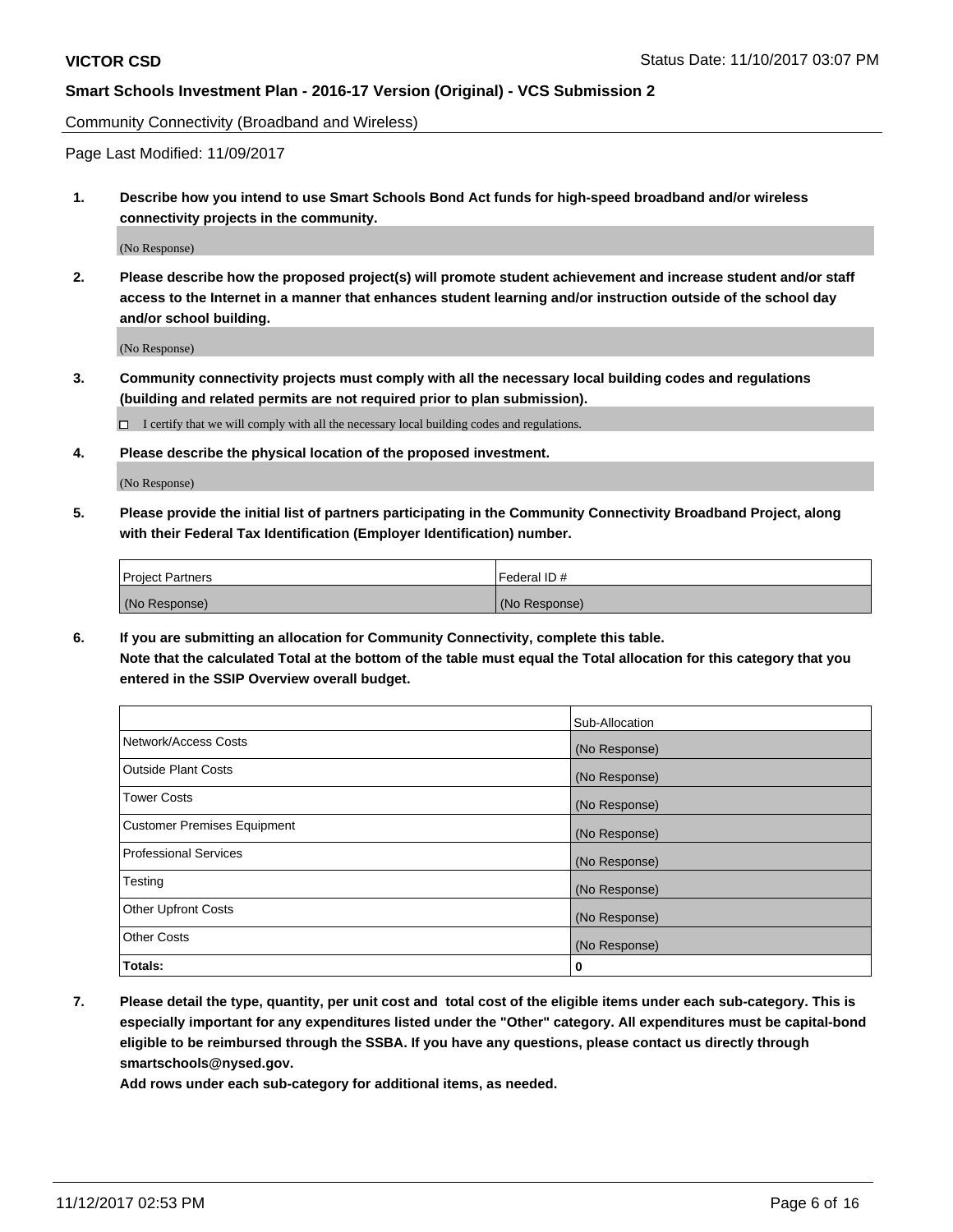Community Connectivity (Broadband and Wireless)

Page Last Modified: 11/09/2017

| Select the allowable expenditure<br>type.<br>Repeat to add another item under | Item to be purchased | Quantity      | Cost per Item | <b>Total Cost</b> |
|-------------------------------------------------------------------------------|----------------------|---------------|---------------|-------------------|
| each type.                                                                    |                      |               |               |                   |
| (No Response)                                                                 | (No Response)        | (No Response) | (No Response) | (No Response)     |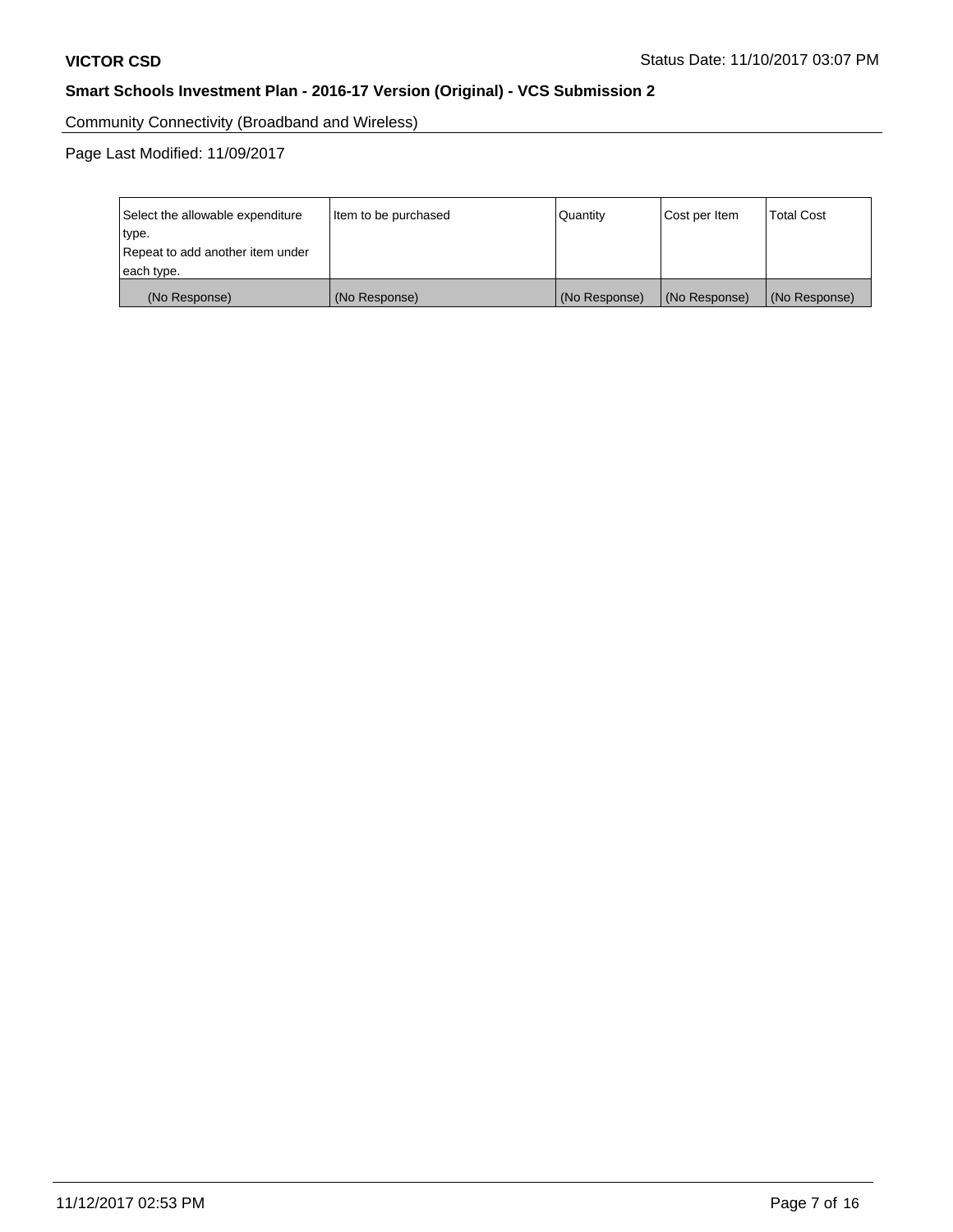## Classroom Learning Technology

Page Last Modified: 11/09/2017

**1. In order for students and faculty to receive the maximum benefit from the technology made available under the Smart Schools Bond Act, their school buildings must possess sufficient connectivity infrastructure to ensure that devices can be used during the school day. Smart Schools Investment Plans must demonstrate that sufficient infrastructure that meets the Federal Communications Commission's 100 Mbps per 1,000 students standard currently exists in the buildings where new devices will be deployed, or is a planned use of a portion of Smart Schools Bond Act funds, or is under development through another funding source.**

**Smart Schools Bond Act funds used for technology infrastructure or classroom technology investments must increase the number of school buildings that meet or exceed the minimum speed standard of 100 Mbps per 1,000 students and staff within 12 months. This standard may be met on either a contracted 24/7 firm service or a "burstable" capability. If the standard is met under the burstable criteria, it must be:**

**1. Specifically codified in a service contract with a provider, and**

**2. Guaranteed to be available to all students and devices as needed, particularly during periods of high demand, such as computer-based testing (CBT) periods.**

**Please describe how your district already meets or is planning to meet this standard within 12 months of plan submission.**

Victor Schools has 4,450 students which translates to a 445 Mbps internet connection. Our internet connection is currently 500 Mbps so we already meet this standard

- **1a. If a district believes that it will be impossible to meet this standard within 12 months, it may apply for a waiver of this requirement, as described on the Smart Schools website. The waiver must be filed and approved by SED prior to submitting this survey.**
	- $\Box$  By checking this box, you are certifying that the school district has an approved waiver of this requirement on file with the New York State Education Department.

#### **2. Connectivity Speed Calculator (Required)**

|                         | INumber of<br>Students | Multiply by<br>100 Kbps | Divide by 1000 Current Speed<br>to Convert to<br>Required<br>Speed in Mb | in Mb | Expected<br>Speed to be<br>Attained Within Required<br>12 Months | <b>Expected Date</b><br>When<br>Speed Will be<br>Met |
|-------------------------|------------------------|-------------------------|--------------------------------------------------------------------------|-------|------------------------------------------------------------------|------------------------------------------------------|
| <b>Calculated Speed</b> | 4.450                  | 445.000                 | 445                                                                      | 500   | (No<br>Response)                                                 | (No<br>Response)                                     |

**3. If the district wishes to have students and staff access the Internet from wireless devices within the school building, or in close proximity to it, it must first ensure that it has a robust Wi-Fi network in place that has sufficient bandwidth to meet user demand.**

**Please describe how you have quantified this demand and how you plan to meet this demand.**

We installed a robust wifi network as part of our first Smartschools submission. The wifi network if fully operational across campus and working great.

**4. All New York State public school districts are required to complete and submit an Instructional Technology Plan survey to the New York State Education Department in compliance with Section 753 of the Education Law and per Part 100.12 of the Commissioner's Regulations.**

**Districts that include educational technology purchases as part of their Smart Schools Investment Plan must have a submitted and approved Instructional Technology Plan survey on file with the New York State Education Department.**

By checking this box, you are certifying that the school district has an approved Instructional Technology Plan survey on file with the New York State Education Department.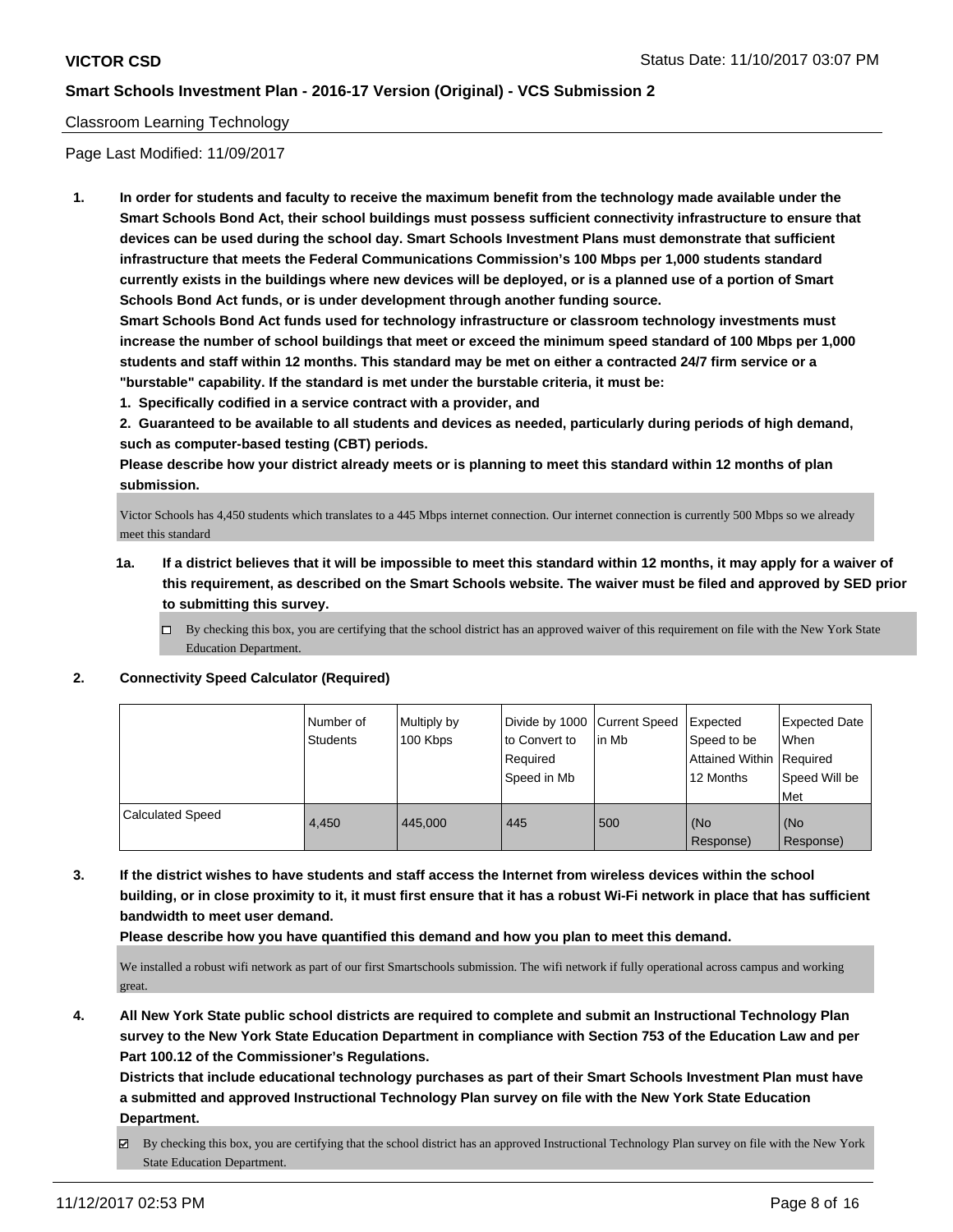### Classroom Learning Technology

Page Last Modified: 11/09/2017

**5. Describe the devices you intend to purchase and their compatibility with existing or planned platforms or systems. Specifically address the adequacy of each facility's electrical, HVAC and other infrastructure necessary to install and support the operation of the planned technology.**

We plan on purchasing a large number of Pasco wireless science probes including temperature, ph, pressure, conductivity, voltage, CO2, acceleration, current, and motion probes.

- **6. Describe how the proposed technology purchases will:**
	- **> enhance differentiated instruction;**
	- **> expand student learning inside and outside the classroom;**
	- **> benefit students with disabilities and English language learners; and**
	- **> contribute to the reduction of other learning gaps that have been identified within the district.**

**The expectation is that districts will place a priority on addressing the needs of students who struggle to succeed in a rigorous curriculum. Responses in this section should specifically address this concern and align with the district's Instructional Technology Plan (in particular Question 2 of E. Curriculum and Instruction: "Does the district's instructional technology plan address the needs of students with disabilities to ensure equitable access to instruction, materials and assessments?" and Question 3 of the same section: "Does the district's instructional technology plan address the provision of assistive technology specifically for students with disabilities to ensure access to and participation in the general curriculum?"**

Our science department uses data gathering probes as part of lab classes. They want to significantly increase the use of probes in preparation for the rollout of new statewide science standards. These probes connect to laptop computers and allow for data collection during lab experiments. These probes make it much easier for all students including special education and ELL students to do data gathering. For example, instead of having to read measurements off a physical thermometer or pH chart, the probes enter this data directly into computer software.

**7. Where appropriate, describe how the proposed technology purchases will enhance ongoing communication with parents and other stakeholders and help the district facilitate technology-based regional partnerships, including distance learning and other efforts.**

(No Response)

**8. Describe the district's plan to provide professional development to ensure that administrators, teachers and staff can employ the technology purchased to enhance instruction successfully.**

**Note: This response should be aligned and expanded upon in accordance with your district's response to Question 1 of F. Professional Development of your Instructional Technology Plan: "Please provide a summary of professional development offered to teachers and staff, for the time period covered by this plan, to support technology to enhance teaching and learning. Please include topics, audience and method of delivery within your summary."**

The district provides professional development through the Office of the Assistant Superintendent, through our work with Wayne Finger Lakes BOCES, and through our local Teacher Center. We plan on offering professional development in a number of areas

- 1. Becoming a Google Educator We have a number of teachers who have earned the title of Google Educator. We will be offering this to more teachers this summer. This designation is designed for educators and classroom teachers who wish to demonstrate proficiency in using Google for Education tools. It also indicates that an educator is able to successfully implement Google Apps for Education into their teaching practice in order to enhance teaching and learning.
- 2. Google Apps for Education This is training on Google Drive, Docs, Sheets, Slides, and Gmail
- 3. Google Clasroom This is training on how to use this great collaboratioin tool
- 4. Google Apps for Accessibility This is training on how to use Google tools to assist students with special needs
- 5. Pasco Capstone software which works hand in hand with Pasco probes for data gathering in science labs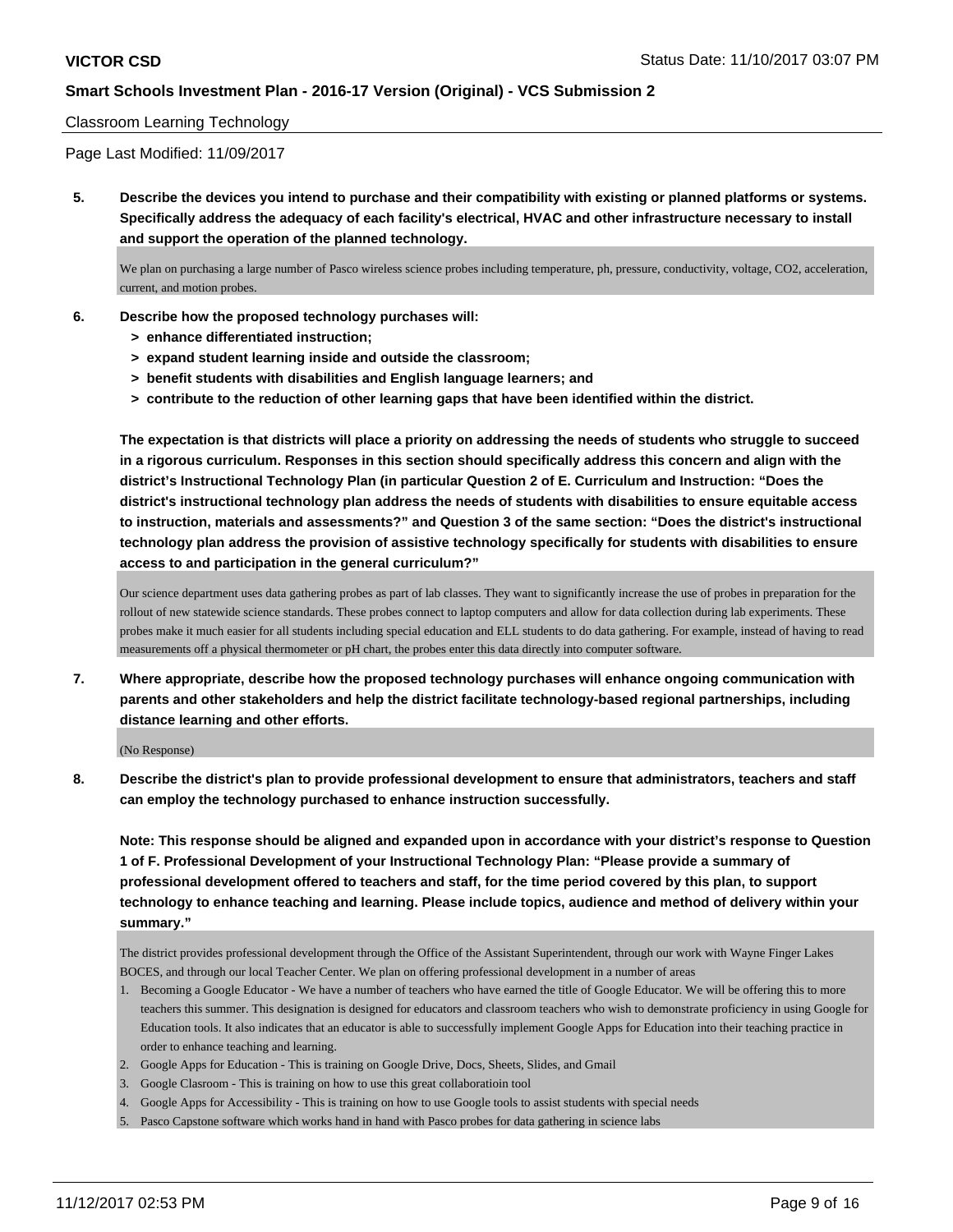#### Classroom Learning Technology

Page Last Modified: 11/09/2017

**9. Districts must contact the SUNY/CUNY teacher preparation program that supplies the largest number of the district's new teachers to request advice on innovative uses and best practices at the intersection of pedagogy and educational technology.**

By checking this box, you certify that you have contacted the SUNY/CUNY teacher preparation program that supplies the largest number of your new teachers to request advice on these issues.

**9a. Please enter the name of the SUNY or CUNY Institution that you contacted.**

SUNY Geneseo

**9b. Enter the primary Institution phone number.**

585-245-5211

**9c. Enter the name of the contact person with whom you consulted and/or will be collaborating with on innovative uses of technology and best practices.**

Anjoo Sikka

**10. A district whose Smart Schools Investment Plan proposes the purchase of technology devices and other hardware must account for nonpublic schools in the district.**

**Are there nonpublic schools within your school district?**

 $\boxtimes$  No

**11. Nonpublic Classroom Technology Loan Calculator**

**The Smart Schools Bond Act provides that any Classroom Learning Technology purchases made using Smart Schools funds shall be lent, upon request, to nonpublic schools in the district. However, no school district shall be required to loan technology in amounts greater than the total obtained and spent on technology pursuant to the Smart Schools Bond Act and the value of such loan may not exceed the total of \$250 multiplied by the nonpublic school enrollment in the base year at the time of enactment.**

**See:**

**http://www.p12.nysed.gov/mgtserv/smart\_schools/docs/Smart\_Schools\_Bond\_Act\_Guidance\_04.27.15\_Final.pdf.**

|                                     | 1. Classroom<br>Technology<br>Sub-allocation | l 2. Public<br>Enrollment<br>$(2014-15)$ | 3. Nonpublic<br>Enrollment<br>(2014-15) | l 4. Sum of<br>Public and<br>Nonpublic<br>Enrollment | 15. Total Per<br>Pupil Sub-<br>l allocation | l 6. Total<br>Nonpublic Loan<br>Amount                                                        |
|-------------------------------------|----------------------------------------------|------------------------------------------|-----------------------------------------|------------------------------------------------------|---------------------------------------------|-----------------------------------------------------------------------------------------------|
| Calculated Nonpublic Loan<br>Amount |                                              |                                          |                                         |                                                      |                                             | (No Response)   (No Response)   (No Response)   (No Response)   (No Response)   (No Response) |

- **12. To ensure the sustainability of technology purchases made with Smart Schools funds, districts must demonstrate a long-term plan to maintain and replace technology purchases supported by Smart Schools Bond Act funds. This sustainability plan shall demonstrate a district's capacity to support recurring costs of use that are ineligible for Smart Schools Bond Act funding such as device maintenance, technical support, Internet and wireless fees, maintenance of hotspots, staff professional development, building maintenance and the replacement of incidental items. Further, such a sustainability plan shall include a long-term plan for the replacement of purchased devices and equipment at the end of their useful life with other funding sources.**
	- $\boxtimes$  By checking this box, you certify that the district has a sustainability plan as described above.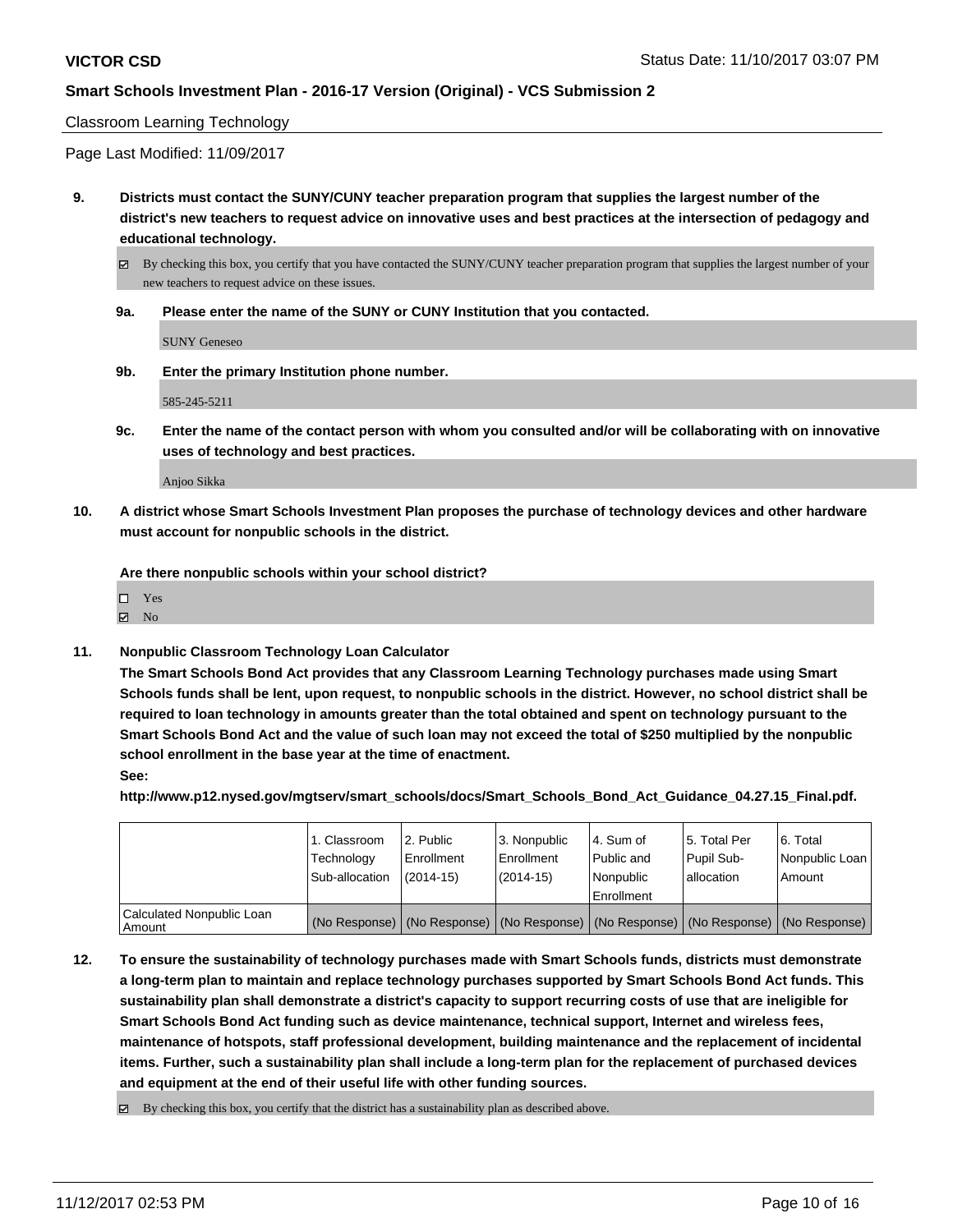## Classroom Learning Technology

Page Last Modified: 11/09/2017

**13. Districts must ensure that devices purchased with Smart Schools Bond funds will be distributed, prepared for use, maintained and supported appropriately. Districts must maintain detailed device inventories in accordance with generally accepted accounting principles.**

By checking this box, you certify that the district has a distribution and inventory management plan and system in place.

**14. If you are submitting an allocation for Classroom Learning Technology complete this table. Note that the calculated Total at the bottom of the table must equal the Total allocation for this category that you entered in the SSIP Overview overall budget.**

|                         | Sub-Allocation |
|-------------------------|----------------|
| Interactive Whiteboards | (No Response)  |
| Computer Servers        | (No Response)  |
| Desktop Computers       | (No Response)  |
| <b>Laptop Computers</b> | (No Response)  |
| <b>Tablet Computers</b> | (No Response)  |
| <b>Other Costs</b>      | 41,695         |
| Totals:                 | 41,695         |

**15. Please detail the type, quantity, per unit cost and total cost of the eligible items under each sub-category. This is especially important for any expenditures listed under the "Other" category. All expenditures must be capital-bond eligible to be reimbursed through the SSBA. If you have any questions, please contact us directly through smartschools@nysed.gov.**

**Please specify in the "Item to be Purchased" field which specific expenditures and items are planned to meet the district's nonpublic loan requirement, if applicable.**

**NOTE: Wireless Access Points that will be loaned/purchased for nonpublic schools should ONLY be included in this category, not under School Connectivity, where public school districts would list them. Add rows under each sub-category for additional items, as needed.**

| Select the allowable expenditure<br>type.<br>Repeat to add another item under<br>each type. | Iltem to be Purchased                    | Quantity | Cost per Item | <b>Total Cost</b> |
|---------------------------------------------------------------------------------------------|------------------------------------------|----------|---------------|-------------------|
| <b>Other Costs</b>                                                                          | PS-3201, Wireless Temp                   | 34       | 39            | 1,326             |
| <b>Other Costs</b>                                                                          | PS-3204, Wireless pH Sensor              | 52       | 59            | 3,068             |
| <b>Other Costs</b>                                                                          | PS-3203, Wireless Pressure Sensor        | 24       | 69            | 1,656             |
| <b>Other Costs</b>                                                                          | PS-3210, Wireless Conductivity<br>Sensor | 22       | 69            | 1,518             |
| <b>Other Costs</b>                                                                          | PS-2600, Wireless Spectrometer           | 16       | 399           | 6,384             |
| <b>Other Costs</b>                                                                          | PS-3211, Wireless Voltage Sensor         | 10       | 49            | 490               |
| <b>Other Costs</b>                                                                          | PS-2601, Fiber Optic Accessory           | 10       | 70            | 700               |
| <b>Other Costs</b>                                                                          | PS-2110, CO2 Sensor                      | 24       | 265           | 6,360             |
| <b>Other Costs</b>                                                                          | PS-2126A, Oxygen Gas Sensor              | 24       | 195           | 4,680             |
| <b>Other Costs</b>                                                                          | PS-3200, Airlink                         | 38       | 59            | 2,242             |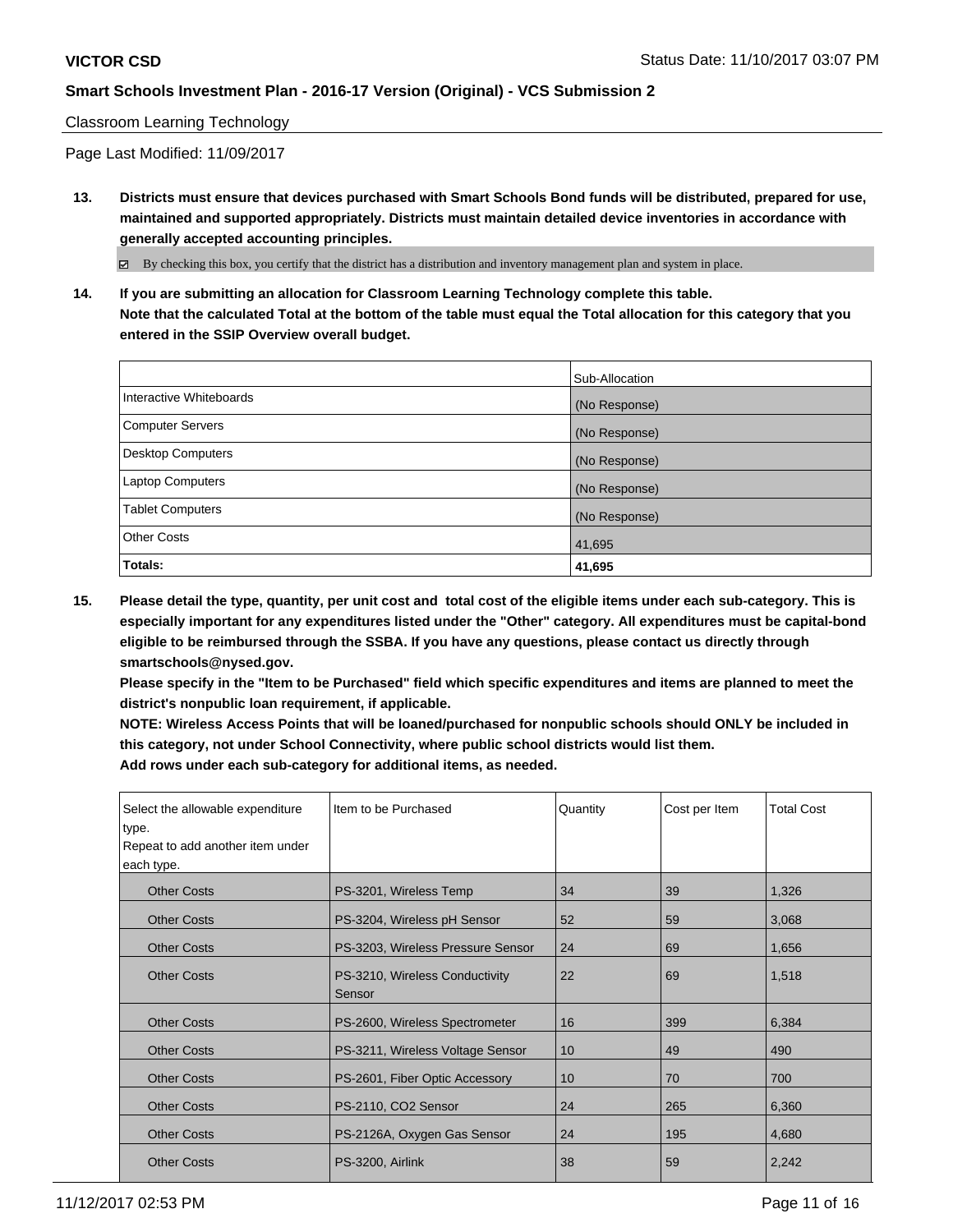# Classroom Learning Technology

Page Last Modified: 11/09/2017

| Select the allowable expenditure<br>type.<br>Repeat to add another item under | Iltem to be Purchased                          | Quantity       | Cost per Item | <b>Total Cost</b> |
|-------------------------------------------------------------------------------|------------------------------------------------|----------------|---------------|-------------------|
| each type.                                                                    |                                                |                |               |                   |
| <b>Other Costs</b>                                                            | UI-5000, 850 Universal Interface               | 2              | 999           | 1,998             |
| <b>Other Costs</b>                                                            | UI-5001, 550 Interface                         | 4              | 489           | 1,956             |
| <b>Other Costs</b>                                                            | PS-2180, Smart Gate                            | 10             | 50            | 500               |
| <b>Other Costs</b>                                                            | ME-6800, Projectile Launcher                   | 2              | 355           | 710               |
| <b>Other Costs</b>                                                            | ME-6853, Shoot the Target                      | $\overline{2}$ | 295           | 590               |
| <b>Other Costs</b>                                                            | ME-9486, Ballistic Cart Accessory              | 1              | 395           | 395               |
| <b>Other Costs</b>                                                            | PS-2128, Visual Accelerometer                  | $\overline{2}$ | 200           | 400               |
| <b>Other Costs</b>                                                            | ME-6810, Time-of-Flight Accessory              | 2              | 75            | 150               |
| <b>Other Costs</b>                                                            | WA-9857A, String Vibrator                      | 4              | 70            | 280               |
| <b>Other Costs</b>                                                            | PS-2120A, Pasport Rotary Motion<br>Sensor      | 16             | 169           | 2,704             |
| <b>Other Costs</b>                                                            | PS-2103A, Pasport Motion Sensor                | 6              | 79            | 474               |
| <b>Other Costs</b>                                                            | PS-3202, Wireless Force/Acceleration<br>Sensor | 10             | 99            | 990               |
| <b>Other Costs</b>                                                            | PS-3213, Wireless Light Sensor                 | 8              | 55            | 440               |
| <b>Other Costs</b>                                                            | PS-3212, Wireless Current Sensor               | 16             | 49            | 784               |
| <b>Other Costs</b>                                                            | PS-3500, USB Bluetooth 4.0 Adapter             | 75             | 12            | 900               |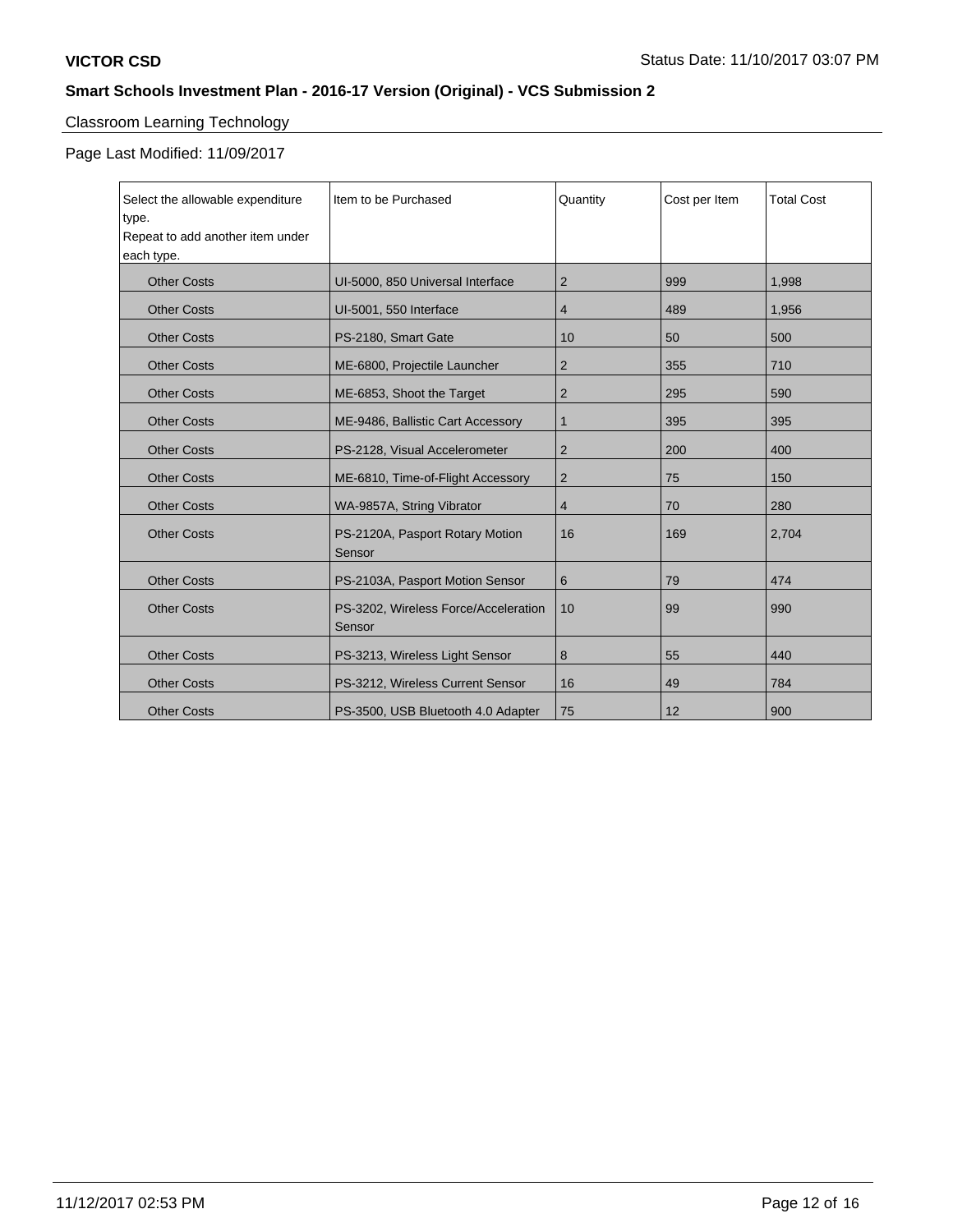#### Pre-Kindergarten Classrooms

Page Last Modified: 11/09/2017

**1. Provide information regarding how and where the district is currently serving pre-kindergarten students and justify the need for additional space with enrollment projections over 3 years.**

(No Response)

- **2. Describe the district's plan to construct, enhance or modernize education facilities to accommodate prekindergarten programs. Such plans must include:**
	- **Specific descriptions of what the district intends to do to each space;**
	- **An affirmation that pre-kindergarten classrooms will contain a minimum of 900 square feet per classroom;**
	- **The number of classrooms involved;**
	- **The approximate construction costs per classroom; and**

**- Confirmation that the space is district-owned or has a long-term lease that exceeds the probable useful life of the improvements.**

(No Response)

**3. Smart Schools Bond Act funds may only be used for capital construction costs. Describe the type and amount of additional funds that will be required to support ineligible ongoing costs (e.g. instruction, supplies) associated with any additional pre-kindergarten classrooms that the district plans to add.**

(No Response)

**4. All plans and specifications for the erection, repair, enlargement or remodeling of school buildings in any public school district in the State must be reviewed and approved by the Commissioner. Districts that plan capital projects using their Smart Schools Bond Act funds will undergo a Preliminary Review Process by the Office of Facilities Planning.**

**Please indicate on a separate row each project number given to you by the Office of Facilities Planning.**

| Project Number |  |
|----------------|--|
| (No Response)  |  |

**5. If you have made an allocation for Pre-Kindergarten Classrooms, complete this table.**

**Note that the calculated Total at the bottom of the table must equal the Total allocation for this category that you entered in the SSIP Overview overall budget.**

|                                          | Sub-Allocation |
|------------------------------------------|----------------|
| Construct Pre-K Classrooms               | (No Response)  |
| Enhance/Modernize Educational Facilities | (No Response)  |
| <b>Other Costs</b>                       | (No Response)  |
| <b>Totals:</b>                           | 0              |

**6. Please detail the type, quantity, per unit cost and total cost of the eligible items under each sub-category. This is especially important for any expenditures listed under the "Other" category. All expenditures must be capital-bond eligible to be reimbursed through the SSBA. If you have any questions, please contact us directly through smartschools@nysed.gov.**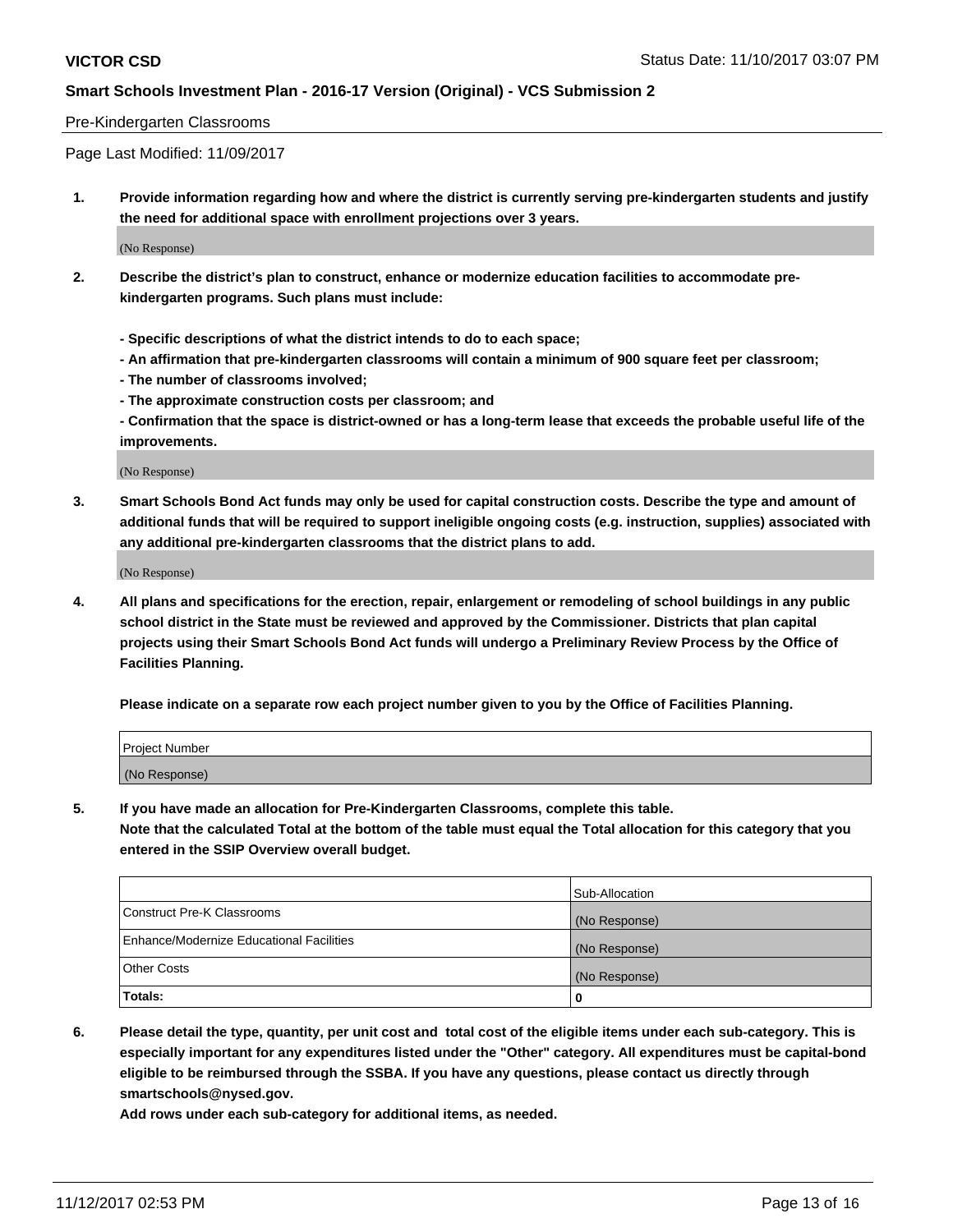# Pre-Kindergarten Classrooms

Page Last Modified: 11/09/2017

| Select the allowable expenditure | Item to be purchased | Quantity      | Cost per Item | <b>Total Cost</b> |
|----------------------------------|----------------------|---------------|---------------|-------------------|
| type.                            |                      |               |               |                   |
| Repeat to add another item under |                      |               |               |                   |
| each type.                       |                      |               |               |                   |
| (No Response)                    | (No Response)        | (No Response) | (No Response) | (No Response)     |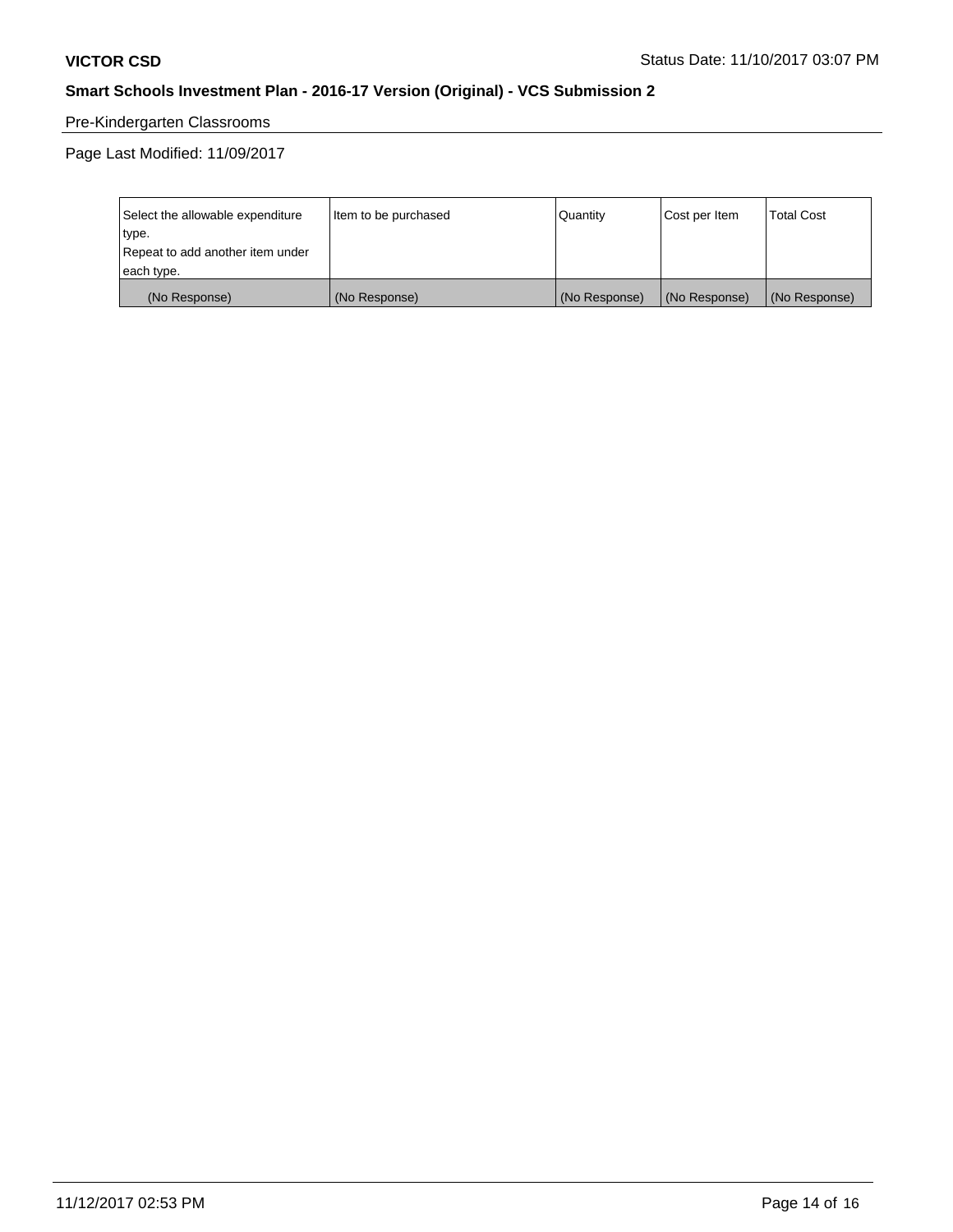#### Replace Transportable Classrooms

Page Last Modified: 11/09/2017

**1. Describe the district's plan to construct, enhance or modernize education facilities to provide high-quality instructional space by replacing transportable classrooms.**

(No Response)

**2. All plans and specifications for the erection, repair, enlargement or remodeling of school buildings in any public school district in the State must be reviewed and approved by the Commissioner. Districts that plan capital projects using their Smart Schools Bond Act funds will undergo a Preliminary Review Process by the Office of Facilities Planning.**

**Please indicate on a separate row each project number given to you by the Office of Facilities Planning.**

| <b>Project Number</b> |  |
|-----------------------|--|
| (No Response)         |  |

**3. For large projects that seek to blend Smart Schools Bond Act dollars with other funds, please note that Smart Schools Bond Act funds can be allocated on a pro rata basis depending on the number of new classrooms built that directly replace transportable classroom units.**

**If a district seeks to blend Smart Schools Bond Act dollars with other funds describe below what other funds are being used and what portion of the money will be Smart Schools Bond Act funds.**

(No Response)

**4. If you have made an allocation for Replace Transportable Classrooms, complete this table. Note that the calculated Total at the bottom of the table must equal the Total allocation for this category that you entered in the SSIP Overview overall budget.**

|                                                | Sub-Allocation |
|------------------------------------------------|----------------|
| Construct New Instructional Space              | (No Response)  |
| Enhance/Modernize Existing Instructional Space | (No Response)  |
| <b>Other Costs</b>                             | (No Response)  |
| Totals:                                        | 0              |

**5. Please detail the type, quantity, per unit cost and total cost of the eligible items under each sub-category. This is especially important for any expenditures listed under the "Other" category. All expenditures must be capital-bond eligible to be reimbursed through the SSBA. If you have any questions, please contact us directly through smartschools@nysed.gov.**

| Select the allowable expenditure<br>type.      | lltem to be purchased | Quantity      | Cost per Item | <b>Total Cost</b> |
|------------------------------------------------|-----------------------|---------------|---------------|-------------------|
| Repeat to add another item under<br>each type. |                       |               |               |                   |
| (No Response)                                  | (No Response)         | (No Response) | (No Response) | (No Response)     |